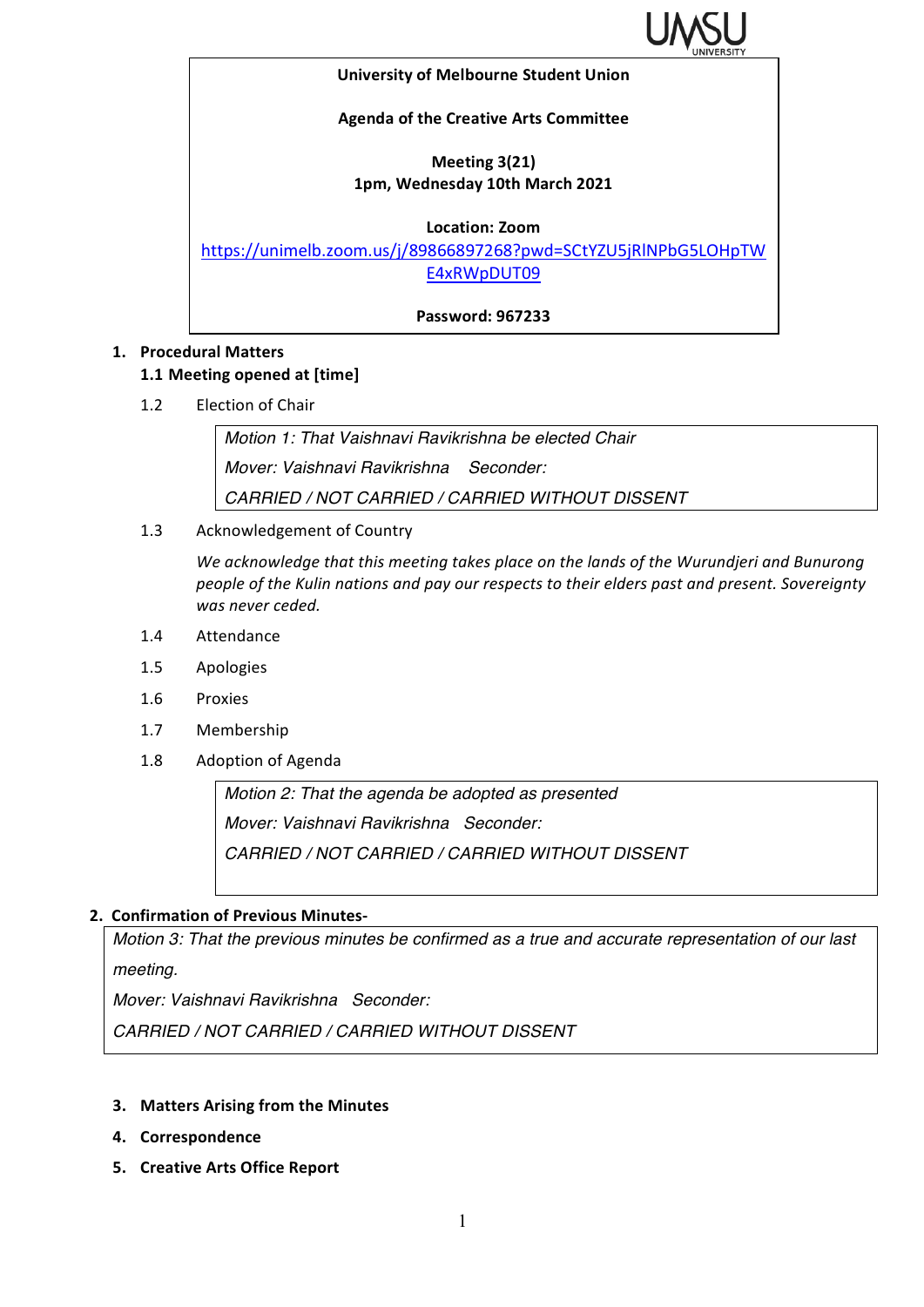5.1 Creative Arts officers Vaishnavi and Merryn to report on what they have done since the committee's last meeting on Thursday 11<sup>th</sup> February 2021.

# **6. Motions on Notice**

Motion 6.1: To pass the proposed 2021 Mudfest Budget. *Mover: Vaishnavi Ravikrishna Seconder:* CARRIED / NOT CARRIED / CARRIED WITHOUT DISSENT

Motion 6.2: To move \$100 from Creative Arts budget line 'Orientation' to Creative Arts budget line 'Special Projects' to cover advertising and promotional costs for Mudfest EOIs.

*Mover: Vaishnavi Ravikrishna Seconder:* CARRIED / NOT CARRIED / CARRIED WITHOUT DISSENT

Motion 6.3: To approve the spending of \$100 from Creative Arts budget line 'Special Projects' to cover advertising and promotional costs for Mudfest EOIs. *Mover: Vaishnavi Ravikrishna Seconder:* CARRIED / NOT CARRIED / CARRIED WITHOUT DISSENT

Motion 6.4: To approve the spending of \$100 from the Creative Arts budget line 'Special Projects', to cover the costs of Best Costume & Makeup gift card prizes for winner and runners-up x2.

*Mover: Vaishnavi Ravikrishna Seconder:* CARRIED / NOT CARRIED / CARRIED WITHOUT DISSENT

Motion 6.5: To approve the spending of \$500 from the Creative Arts budget line 'Special Projects' to cover the costs of 10 x \$50 gift-card prizes to be awarded to students with standout submissions to the Student Artist Spotlight. *Mover: Vaishnavi Ravikrishna Seconder:* CARRIED / NOT CARRIED / CARRIED WITHOUT DISSENT

**7.** Motions not on Notice